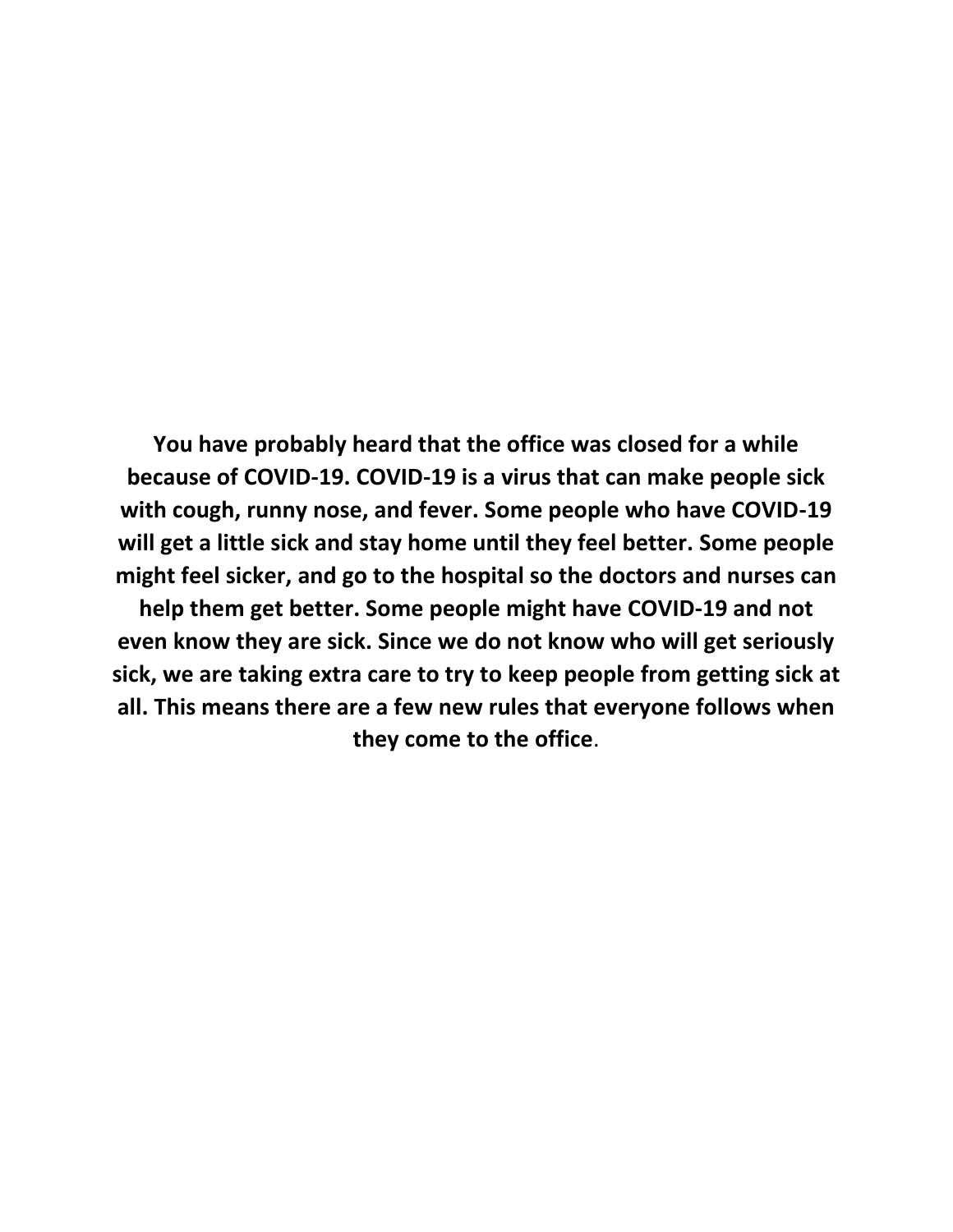1. Before you come to the office, someone will talk to the people you live with to ask about how you have been feeling at home. If you have been coughing, had a sore throat, a runny nose, or are not feeling well, it is important to tell your roommate or family so they can let us know. We will ask you stay home if any of these things are happening, until you feel better. That does not mean you are sick with COVID-19, but it does mean you will talk to a doctor or nurse, just so we can be careful and keep everyone safe. The doctor will tell you if you need to get a test to double check for COVID-19.



2. Before you leave your house, your family or your roommate will make sure you have a facemask with you. You will need to wear your mask whenever you are standing or sitting closely with someone. You will also need to wear it when you go in the car with other people, like your staff. You will be able to take it off to do things like eat your lunch, but it is important to check with your staff before you remove it. Your staff will be wearing a facemask too, and so will anyone who needs to stand or sit closely to someone else. This is a new rule at the office.



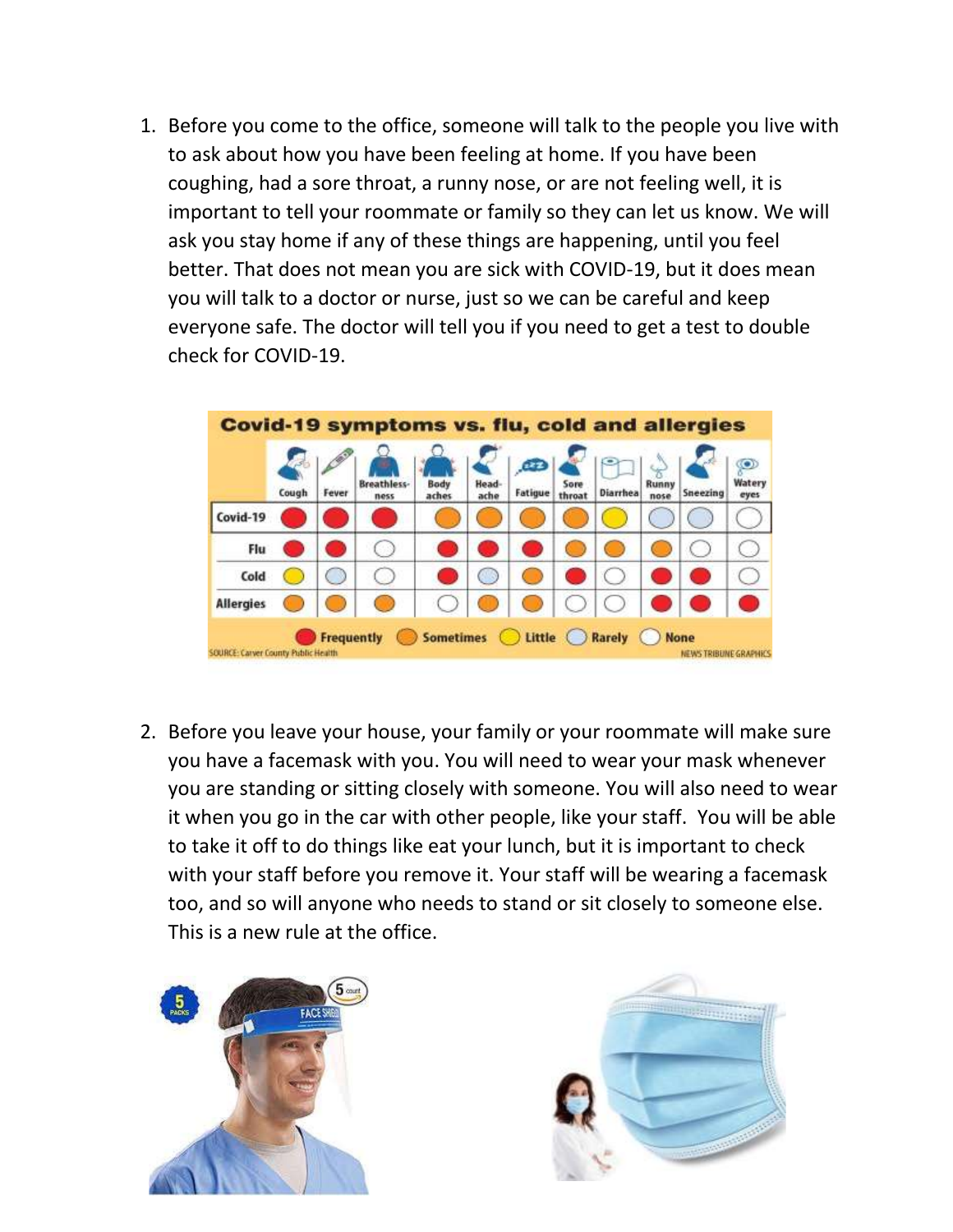3. When you get to the office, your staff will take your temperature with a special thermometer. This is to make sure you do not have a fever, since sometimes people can be getting sick before they feel the symptoms. If the thermometer tells us you have a fever, we will ask you to go home until you feel better. Since everyone needs to get their temperature taken, there might be a little wait before it is your turn to sign in and come into the office. There will be stickers on the ground to help you know where to stand so there is enough space between you and the other people waiting.



4. Your staff are also going to ask you to wash your hands before you do anything else at the office. They will ask you to do this more times than you might be used to throughout the day, or they will ask you to rub hand sanitizer on your hands instead. This is to help get rid of germs that might make you or other people sick.

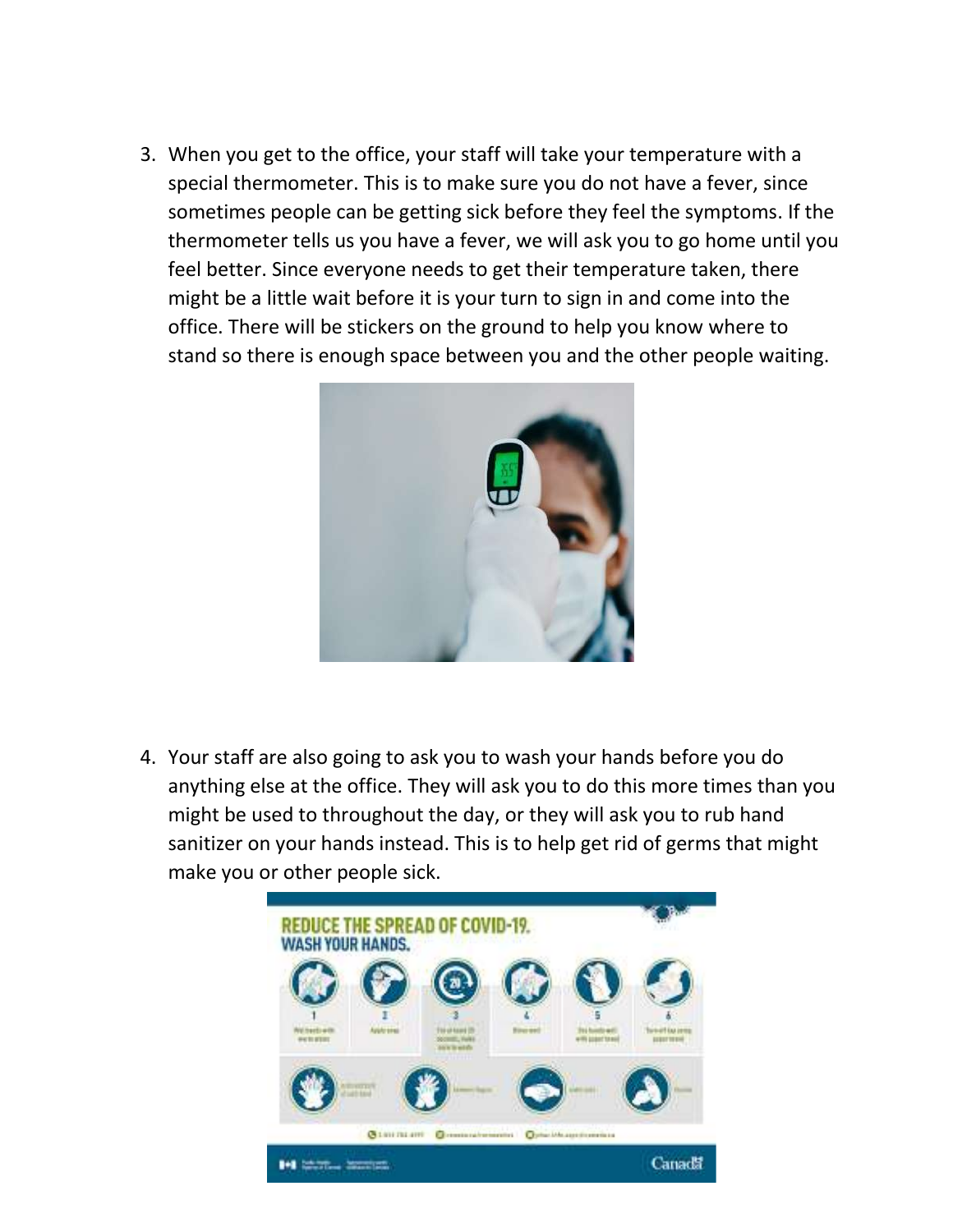5. You might notice that the office does not have as many people in it as it used to. This is because we are asking more people to stay home so there are no crowds. The doctors have told us that the virus likes to use crowds to get people sick, so it is important people stay spread out from each other.

This means that you will not be able to sit or stand closely with other people while you are at the office. When you get to the office, you will see there are marked X's on the floor around the tables. This means that no one can sit in that space, it needs to be left open so people are not getting close to each other. The only time this might change is if a staff needs to help someone, then that person's staff, and only that person's staff, will step in to help.

It also means that some of the rooms in the office will only allow a certain number of people in them. These rooms will have a sign on the door that say the maximum number of people who can be in them at one time. If too many people are already in this space, you will need to wait until they leave and the room has been cleaned before you can go into this area. No need to worry, we will make sure everyone gets a turn!

Except for when staff are helping someone, everybody will stay at least 6 feet apart from each other at all times. That's about the same as imagining there is a couch or yoga mat between you that you cannot touch.

**SOCIAL DISTANCE** 

Keep Yourself & Others Safe! Maintain a 6 ft Distance!

氟-吞-杀--帝

**STOP THE SPREAD**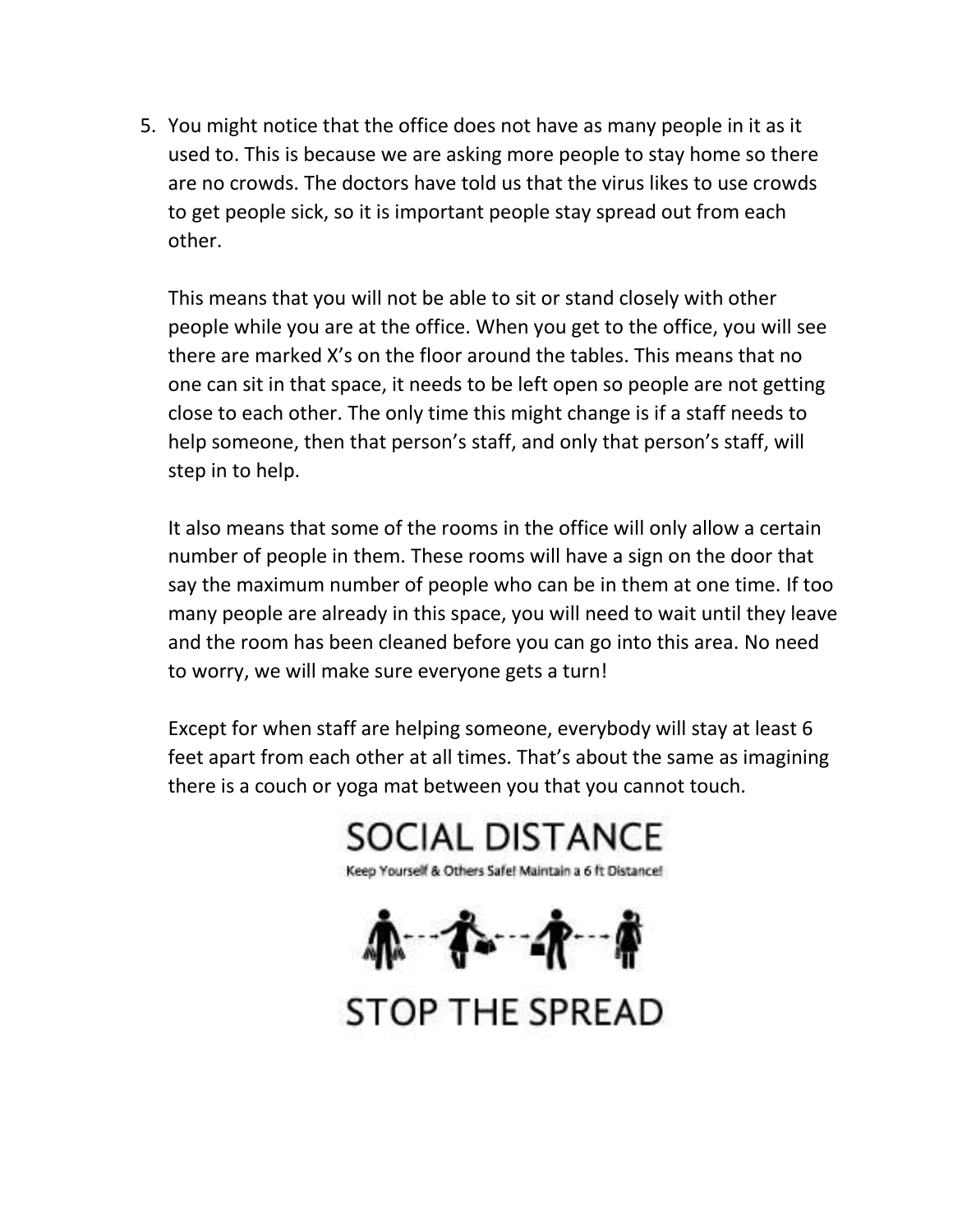6. There is also a new rule about cleaning. Before you leave the room you are in, your staff will need to clean everything the 2 of you used while you were there. This is to make sure there are no germs left for the next people who will use the room. They will wash the table, the chairs, the light switches, everything you might have touched. Everyone who uses the office cleans whatever room he or she are in before they leave it to help keep everyone safe. This also means you will not be able to go into other rooms of the office as often as you used to, and most of the time you and your staff will stay in one area. Before you go into a new area, you and your staff will sign in to each space, even though you signed in and out of the last place you were in. This is so we know who was in all the rooms and at what time in case someone gets sick later on.

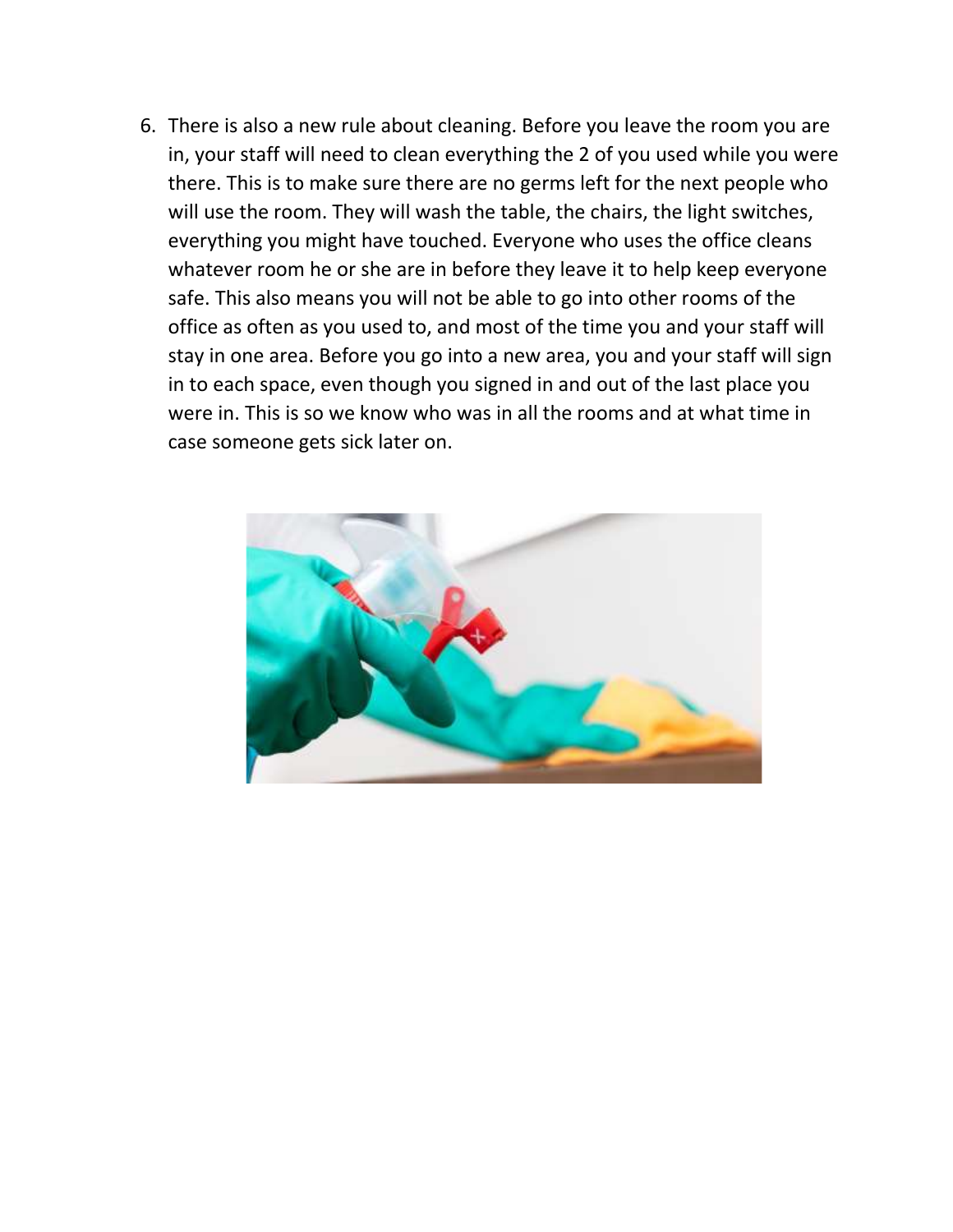7. There are some new rules around getting drinks and getting your lunch ready at the office as well. We know how much you enjoyed starting your day getting your coffee or tea and spending some time catching up with your friends. Since we need to be careful about keeping things clean, from now on, there will be one staff person getting these drinks ready in the morning for everyone and passing them out. No one will be able to get this on their own anymore. You might have a little wait while everything gets ready, but everyone will get a turn. These items will only be available at the start of your day and then need to be cleaned up and put away.

The water cooler has new rules too. We know you used to bring your water bottle to fill up throughout the day, but in order to make sure everything is as clean as possible, you will not be able to refill your bottle or cup anymore. It is a good idea to bring enough water with you from home to last you throughout the day. There will be some disposable cups available just in case too.

The same is true for utensils like forks and spoons. It is a good idea to bring some from home since we will not have the same dishware available for people to use anymore.





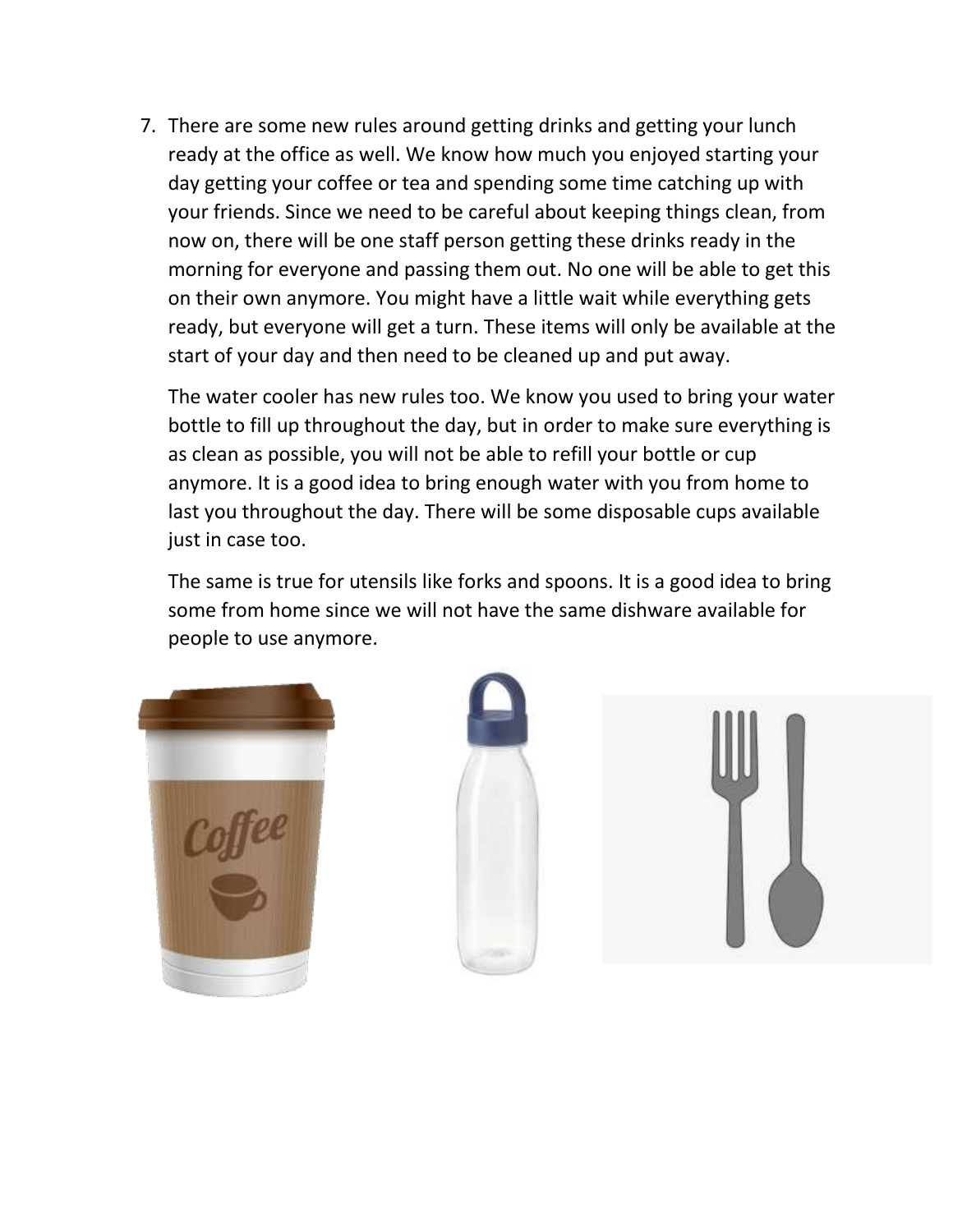8. You will meet a new person at the office called the Safety Marshall. It is the Safety Marshall's job to help everyone remember all the new rules at the office so we can stay safe and healthy. If the Safety Marshall comes to talk to you and your staff to remind you about a rule you might have missed, remember they are just doing their job and helping us all to stay safe so we can enjoy our time at program. They will be keeping an eye on all of us to make sure we are following the rules, including all the bosses upstairs!

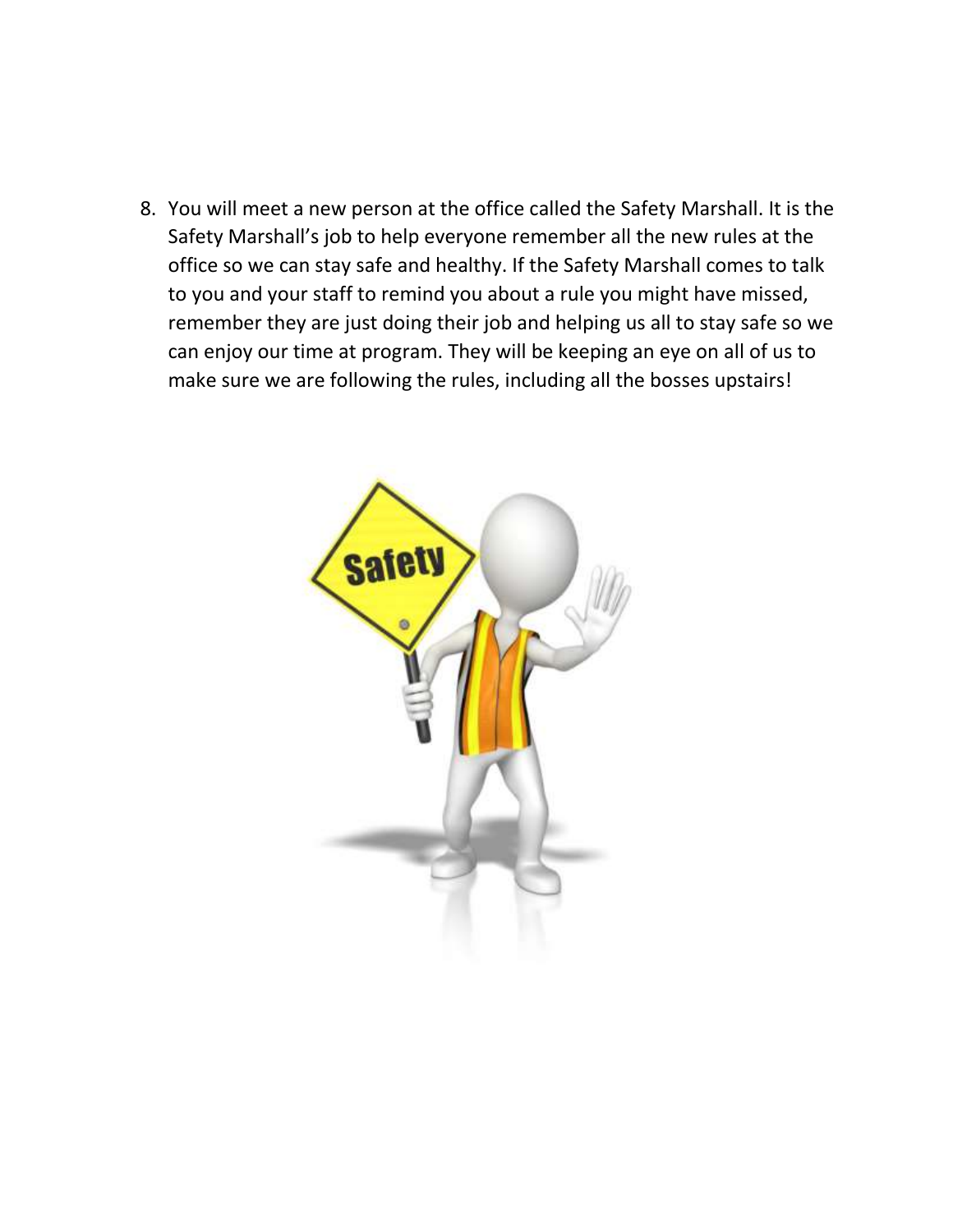9. Right now, many things in Calgary are still closed. This means some of the activities you like to go to are not available. For now, you and your staff will often be using the office to do activities, and on nice days going outside. We will make sure there are many fun things to do while you are there. If you think of something fun to try with your staff, let us know so we can make sure you have what you need!



As other businesses and activities open up, they might have new rules too that people will have to follow if they want to take part in them. Before you go to any community activities, you and your staff will need to find out what the rules are and if you have everything you need to participate safely. If the community activity does not have rules in place that New Age Services know to keep people safe, you will not be able to go to that activity with your staff, and you and your staff will find something else to do together instead.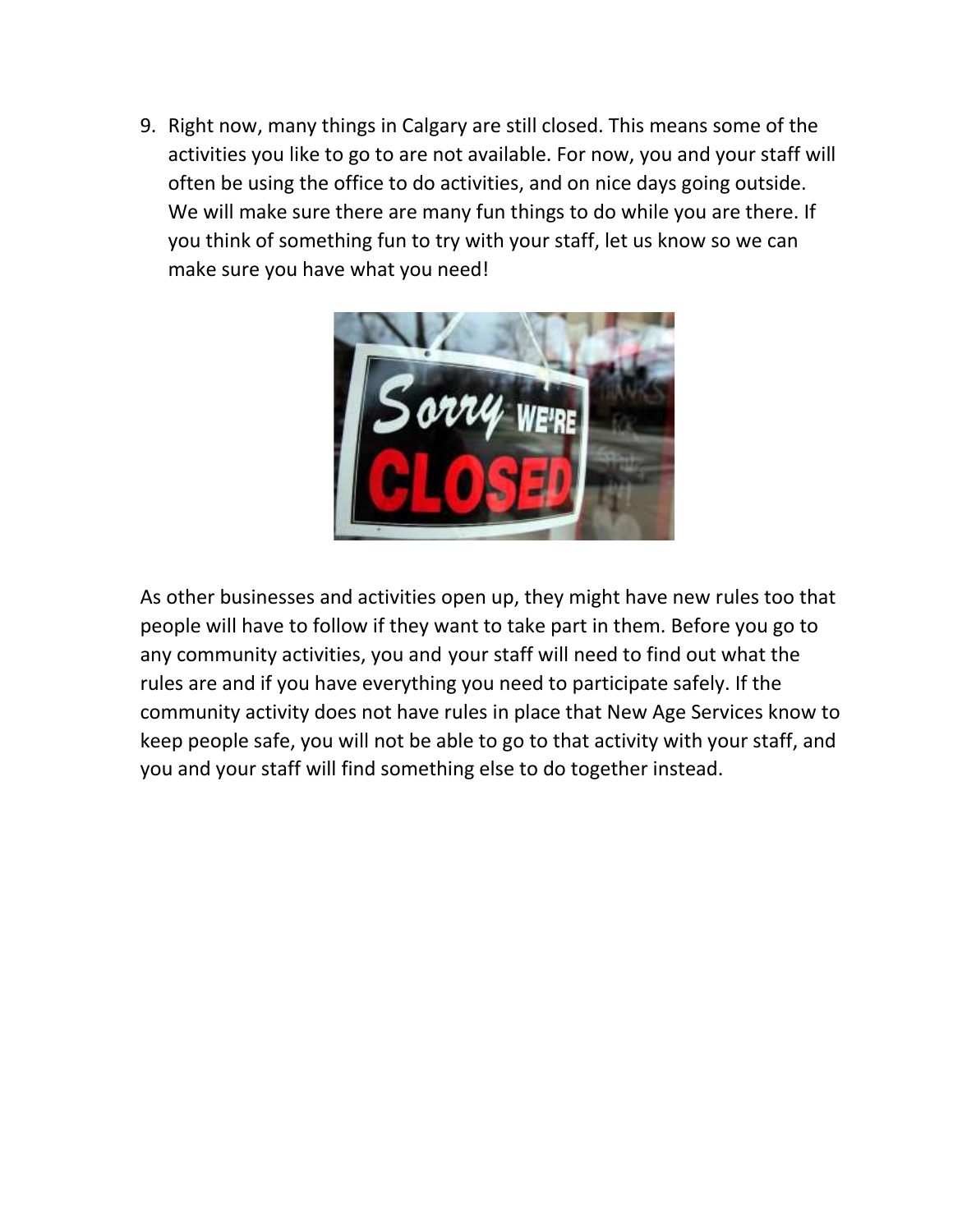10.Just like there are rules about how many people can be in the same room together, there are rules about how many people can be in the same car. This means that you will not be able to car pool with your friends and their staff, even if you are going to the same place. This is to make sure everyone can keep a safe distance between each other. You and your staff will use hand sanitizer when you get into the car and wear your mask while you are in the vehicle. These are the same rules if you are taking the bus instead of a car as well.

Remember, even when you are on the bus, you still need to keep 6 feet away from other people and wear your mask.

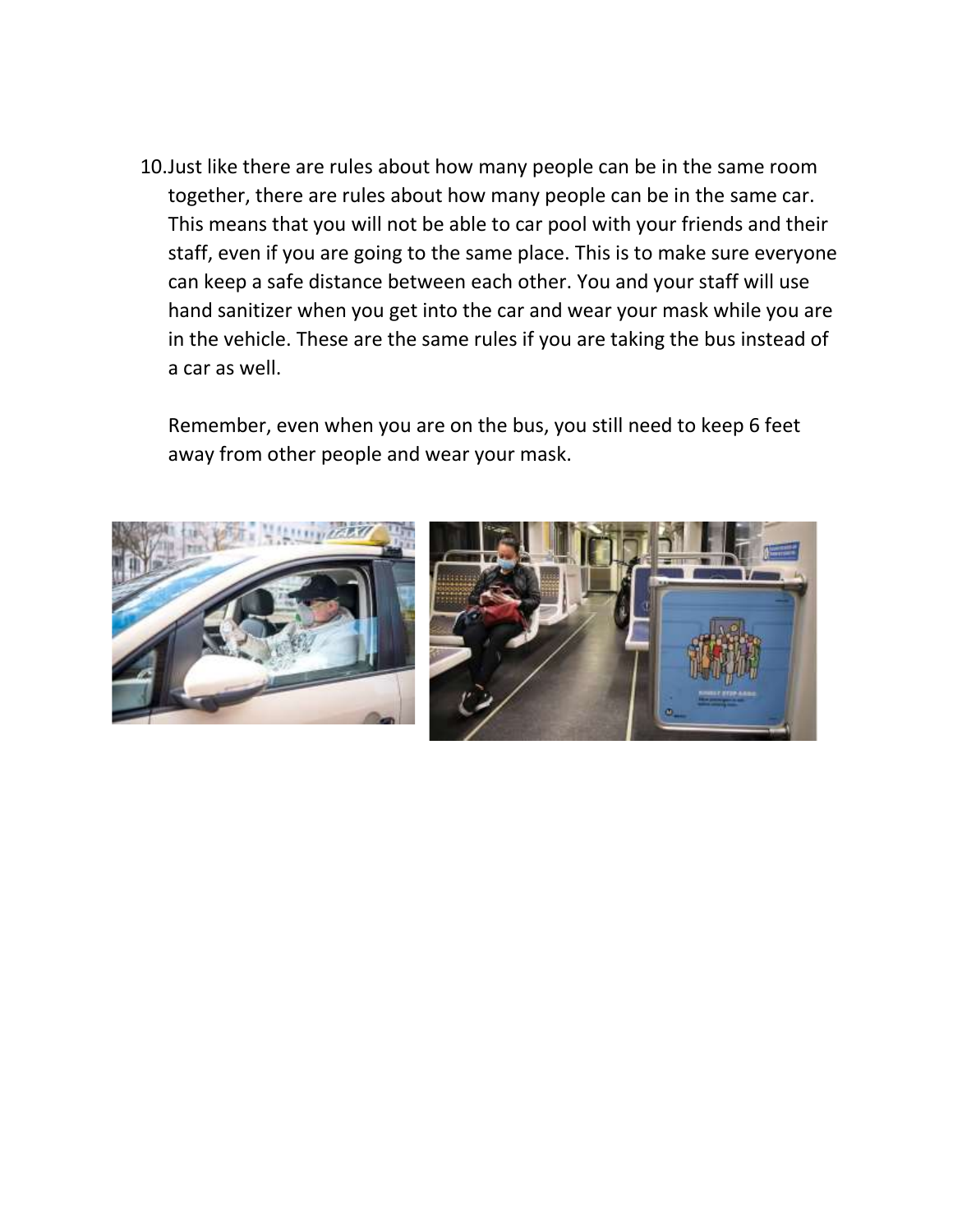11.If you start to feel sick at any time during the day, it is important that you let your staff know so we can make sure you get home quickly to feel better!

12.Your staff need to follow all these rules too. That means if they are feeling sick or have a fever, they cannot come to the office either. That means whomever you are supposed to work with might change without a lot of notice. We know you look forward to working with certain people, but safety always needs to come first.

13.You have probably noticed that things can change pretty quickly right now as the doctors find out more information about the best ways to keep people safe. That means the rules at the office might change as well. We will make sure to give you as much notice as we can if any of the rules need to change.